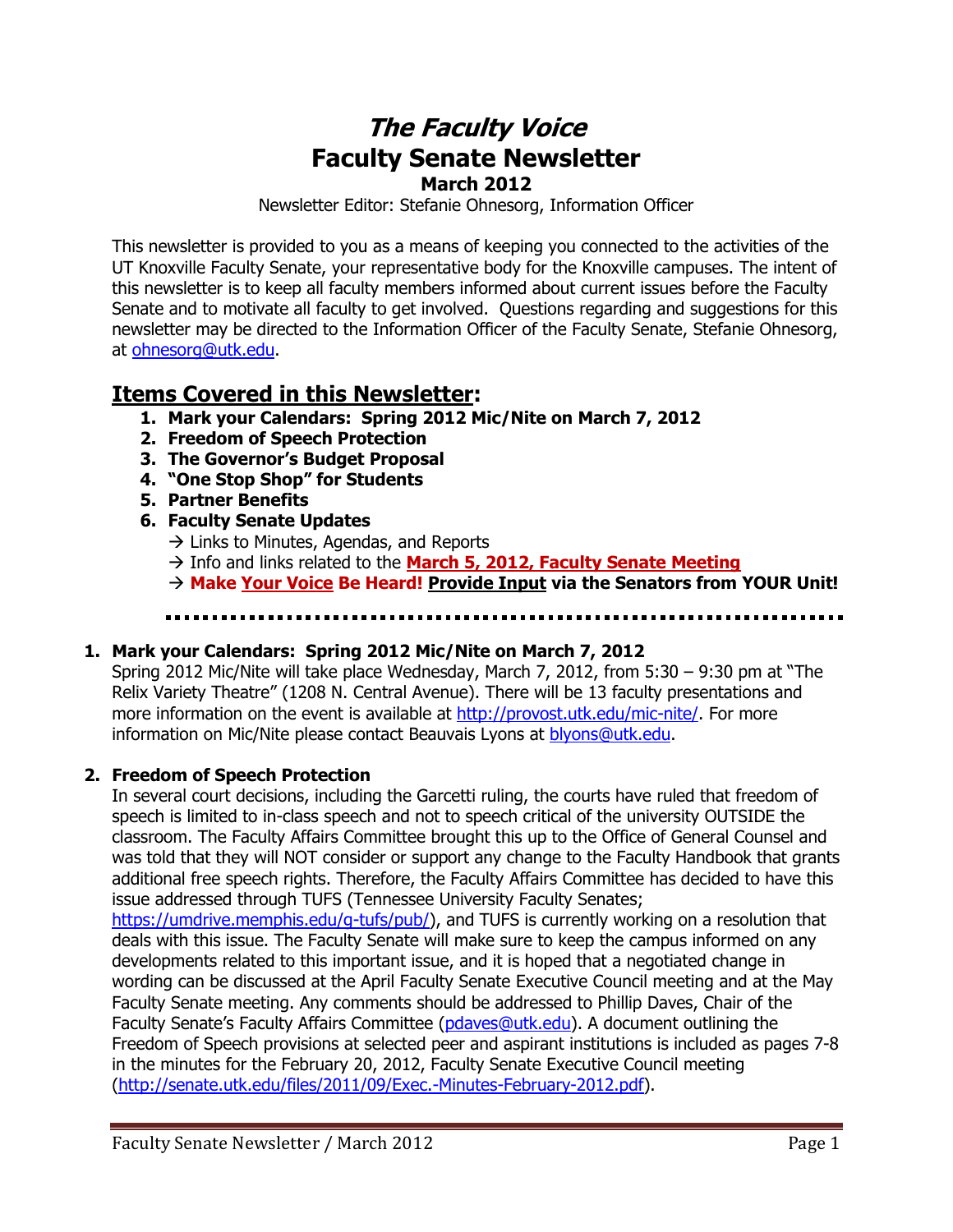#### **3. The Governor's Budget Proposal**

At the February 20, 2012, Faculty Senate Executive Council meeting, Chancellor Cheek distributed a handout with highlights from the Governor's budget proposal. This handout is included as page 6 in the minutes for the February 20, 2012, Faculty Senate Executive Council meeting [\(http://senate.utk.edu/files/2011/09/Exec.-Minutes-February-2012.pdf\)](http://senate.utk.edu/files/2011/09/Exec.-Minutes-February-2012.pdf). In his presentation, Chancellor Cheek pointed out that he was pleased with the increased allocation in the budget for salaries, but he also mentioned that even more should be done and that he will try to get authority for the campus to add to the proposed increases. Cheek said that he wants to ensure that the campus can hire at market value, and that he would like to focus in particular on closing the wage gap for full professors. Currently, full professors are furthest away from the mean, and Cheek pointed out that improvements in this area could be reached by implementing some kind of post-tenure review. Cheek also pointed out that we have made some progress with regard to closing the salary gap this year: When compared to our peer institutions, this year associate professors (on average) moved \$5,000 closer to the mean; full professors (on average) moved \$8,000 closer to the mean. In addition, the campus was allocated almost \$4 million extra in the Governor's budget proposal because of the new outcomes based formula. If that formula had been totally implemented, UTK would have received a \$6 million increase. UTK received \$94,000,000 for Strong Hall, and UTK will pay 20% of the debt service on that building. Cheek further mentioned that the student support (evidenced in their agreeing to pay a building fee) convinced the Governor of the need to invest in renovation and restoration, and that the Governor's budget also included \$3 million for other buildings. Some of the other buildings needing renovation and restoration are Walters Life Sciences, Melrose, Hoskins Library, and Nursing. There is already a specific plan to have major renovation done this summer in HSS.

#### **4. "One Stop Shop" for Students**

The campus is repurposing the ground level of Hodges Library to offer expedited and technologically advanced student services dealing with transactions and money. Services to be included are registration, financial aid and bursar's office. At the "One Stop Shop" for students, there will be counselors trained on services currently performed across campus. Establishing a "One Stop Shop" for students will elevate service levels, and it will reduce lines and waiting times for student services.

#### **5. Partner Benefits**

The Benefits and Professional Development Committee passed a resolution asking for benefit support for LGBT partners and heterosexual couples who chose not to marry. This resolution is posted at [http://senate.utk.edu/files/2011/09/2-LGBT-benefit-equality-resolution-2\\_16.pdf,](http://senate.utk.edu/files/2011/09/2-LGBT-benefit-equality-resolution-2_16.pdf) and it will be discussed at the April meeting of the Faculty Senate Executive Council. In order to document what kind of partner benefits are offered by our peer institutions, the Benefits and Professional Development Committee collected data from publicly accessible websites of peer institutions and compiled these data in a spreadsheet. This survey documents that there is a wide range of different types of benefits offered by these institutions. Most of our peers support at least some of them and others support most of them. Of the 33 types of benefits identified, support among the top 26 Universities ranged from no support found on 2 campuses (William and Mary and Texas A&M) to 25 benefits supported on two separate campuses (UC-B and Wisconsin). This spreadsheet assesses the status quo across the country and it would be unrealistic to expect that all benefits identified in this survey could be implemented at once on our campus. It also needs to be noted that current state law prevents